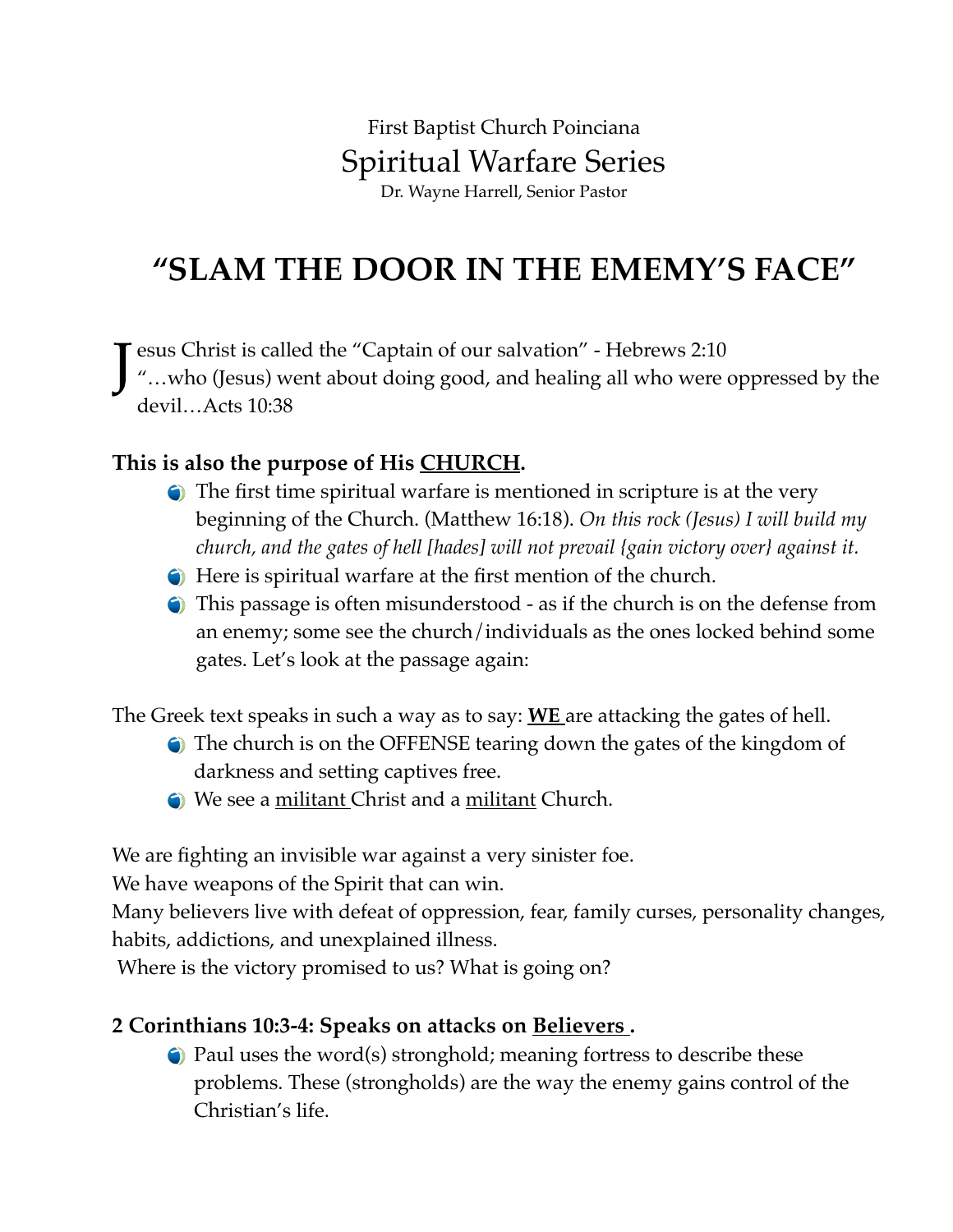### **What is a Stronghold? - Listen very carefully!**

- A stronghold is a fortress of wrong thinking that can harbor a demonic entity
- The demonic entity can launch attacks from the house our wrong thinking has constructed for demonic entity.
- $\bullet$  We have actually put a gun in the hand of the enemy for the enemy to shoot us. <u>By</u> our own thinking, we built the stronghold, nurtured it, and allowed it to gain access (stronghold) in our life - and then use us to create destruction. **-The Battle of the Mind-** is where satan, and demonic entities love to attack.
- Habits and addictions many times are simply demonically infested strongholds. This is NOT demon possession but *demonic infestation*.
- Christians can be oppressed, depressed, tempted, harassed, and battered but they cannot be possessed.

### **Learning Terms in Spiritual Warfare Theology/Doctrine**

- Believers can never be completely overtaken by satan and his demons, the fact is many are *constantly harassed* by wicked forces.
- When a Christian's life is lived in the flesh demons are given place in the believer's mind. (Eph. 4:30-32)

#### **This is typically caused by**

- Unconfessed Sin | 1 John 1:9
- Unbroken habit/obsession |Romans 6:6
- A Wrong Attitude | Eph. 4:31
- Simply Put You: as a believer have embraced a lie. ( 2 Corinthians 10:5) Just because it's your opinion does not mean it's the truth.
- The battle rages in the thinking process of believers; these…
	- Wrong Ideas, bad attitudes, false assumptions, wrong traditions, and lies (gossip/slander) can become a doorway for demons into our lives, and serve as a hiding place to harbor demons as well. (A demonic hiding place) - Some demons have found a perfect home in the pews of many churches - breaking unity, stirring up strife, and spiritually crippling entire congregations. **TIME TO SLAM THE DOOR!**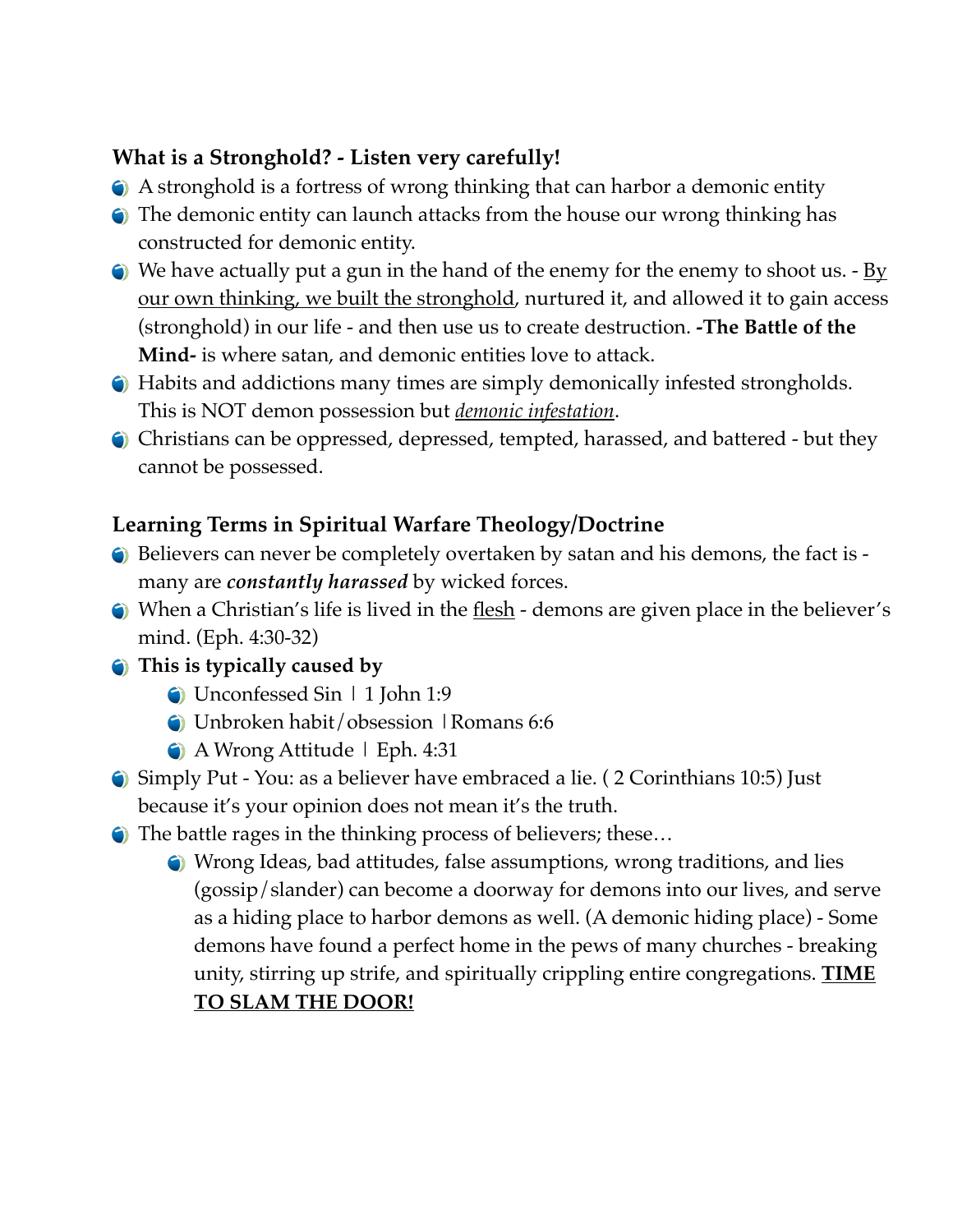## **ROOT CAUSES FOR STRONGHOLDS**

Strongholds are like weeds - you've gotta get the root. If not, they just grow deeper, stronger, and hit when least expected. Let's look at several common areas

- 1. **Spirit of infirmity** affected a believing woman. (Luke 13:11)
	- Was a faithful attender of the synagogue
	- Daughter of Abraham identified as a believer.
	- Still attacked by demonic forces on her health
- 2. **Spirit of Fear** (2 Timothy 1:7)
	- Includes fright, torment, inferiority, inadequacy, worry, critical spirit, tensions, performance comparison, anxiety, and all types of phobias (irrational fears of anything)

## 3. **Spirit of Python - also called Divination.** (Witch-craft) (Acts 16:16-18)

Witchcraft is not a person dressed in black stirring a pot.

- Rebellion witchcraft (by name) occult practices, and all evil arts flow from this spirit. Curses follow involvement with these practices.
- 4. **Enslaving Spirits**  these usually accompany fear. (Romans 8:15)
	- Addictions, bulimia, anorexia, wrong relationships, codependency, other obsessive disorders are worsened by this demon.
- 5. **Spirit of Pride** typically goes with rebellion. (Proverbs 16:18-19)
	- Pride scorn mockery lewdness egotism prejudice arrogance gossip and criticism: manifest from the wickedness of this spirit.
- 6**. Spirit of Antichrist** (anyone that is not with Christ is an antichrist)
	- $\bigcirc$  1 John 4:3
	- This demon takes great pride in using people (often believers) to take glory away from Christ; denies supernatural gifts, attributes them as "outdated, no longer needed nor relevant, or of satan.
	- The demon through "believers" opposes; harasses; persecutes; and attempts to divide churches, "take down" pastors/church leaders and hinder true ministry. Satan/Demon knows exactly who to choose for this task as well; they are typically in some post of leadership, or looked up to within the church - yet under the influence of this demonic entity.
- 7. **Spirit of Depression / Heaviness** (Isa. 61:3)
	- Unresolved depression Abnormal Grief Despair Hopelessness Suicidal Thoughts all flow from this evil twisting demon. (See note)
- 8. **Lying Spirit** (one of satan's favorite tools) (1 John 4:6)
	- Unbelief Deception Compromise Intellectualism Cults Flattery Legalism - all of these flow from this divisive spirit.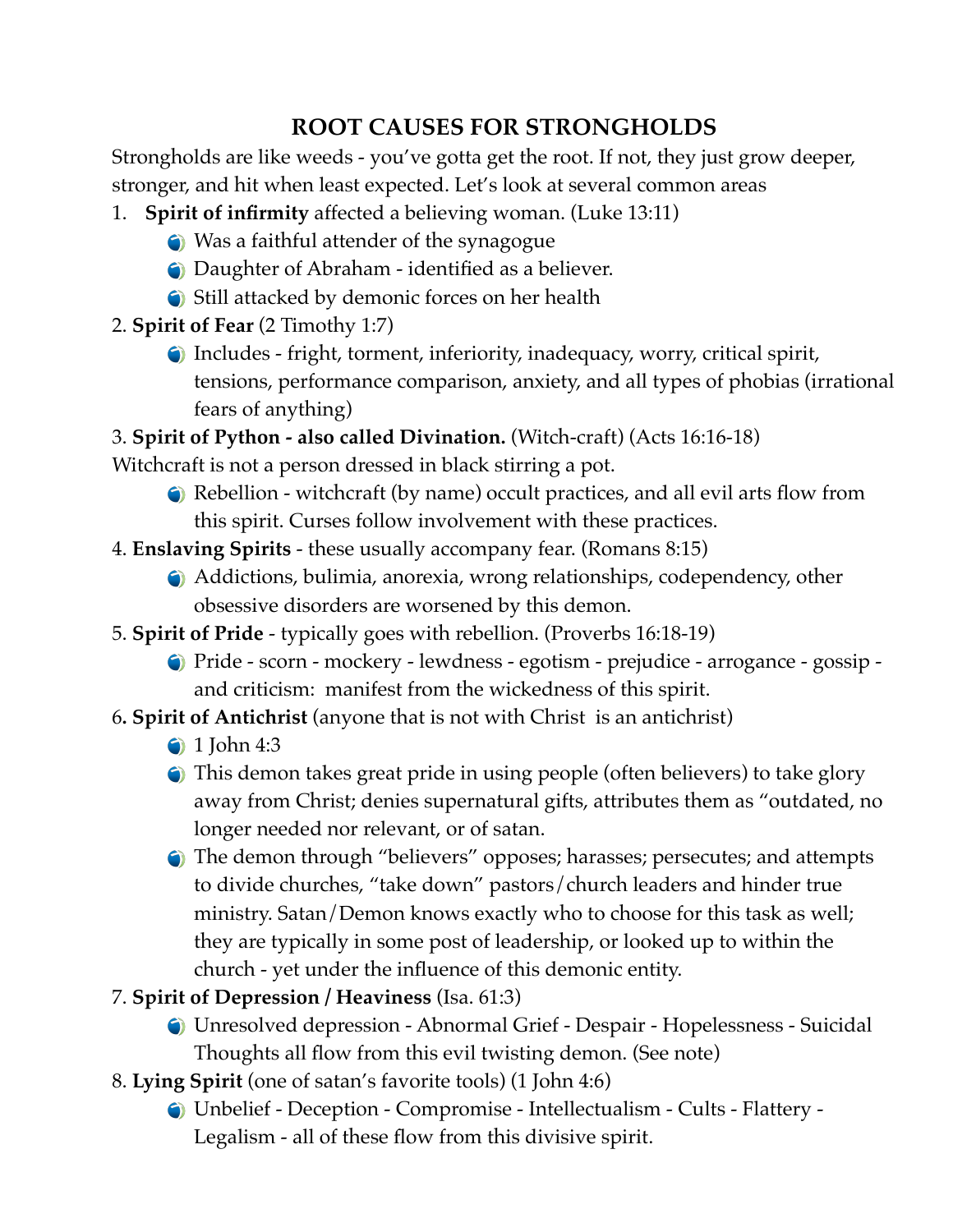- 9. **Spirit of Jealousy** The relationship destroying spirit. (Numbers 5:14)
	- Jealousy Anger Rage Cruelty Unnatural Competition Insecurity and Division are the result of allowing this spirit to operate.

## **Take Down The Enemy's Strongholds**

Become an ARMED BELIEVER! (Revelation 12:11) gives us our threefold weapon to OVERCOME the enemy!

- 1. The Blood cancels satan's right to oppress you Slam the Door.
- 2. The word of your testimony. Release God's word out of your mouth against the enemy. The truth will set you free. - Slam the Door.
- 3. A Surrendered Life to Jesus. (Not my life, but His)

We see the atoning blood of Jesus, the witness of the armed believer, and the life abandoned to the will of Jesus  $\mid$  When lived out = SATAN TREMBLES

#### **REMOVE THE STRONGHOLDS** - TODAY! SLAM THE DOOR!

- 1. Be sure you have confessed Jesus Christ as your Lord & Savior
- 2. Realize only God can remove a stronghold.
- 3. Identify the stronghold. Call it what it is!
- 4. Confess all sins, especially those related to the stronghold.
- 5. Thank God for forgiveness.
- 6. Visualize the destruction.
- 7. Ask God to free you from the negative demonic force associated with strongholds
- 8. Make restitution apologize, restore relationships, allow the spirit to lead and guide you at all times.

After these are completed you MUST reclaim territory! Confess that you are no longer affected by that area of stronghold and claim God's faithfulness.

- Be finished with the sin that enslaved you.
- Fill your mind with scripture to reinforce the victory.
- Share your testimony.

When we are full of obedience, and have cast aside every stronghold - the demons lurking behind the lies, habits, sickness, and wrong choices are exposed and God will punish their disobedience. (Ekdikeo) = Revenge. God will take revenge on every demon that has dared threaten you. **God will restore you.**